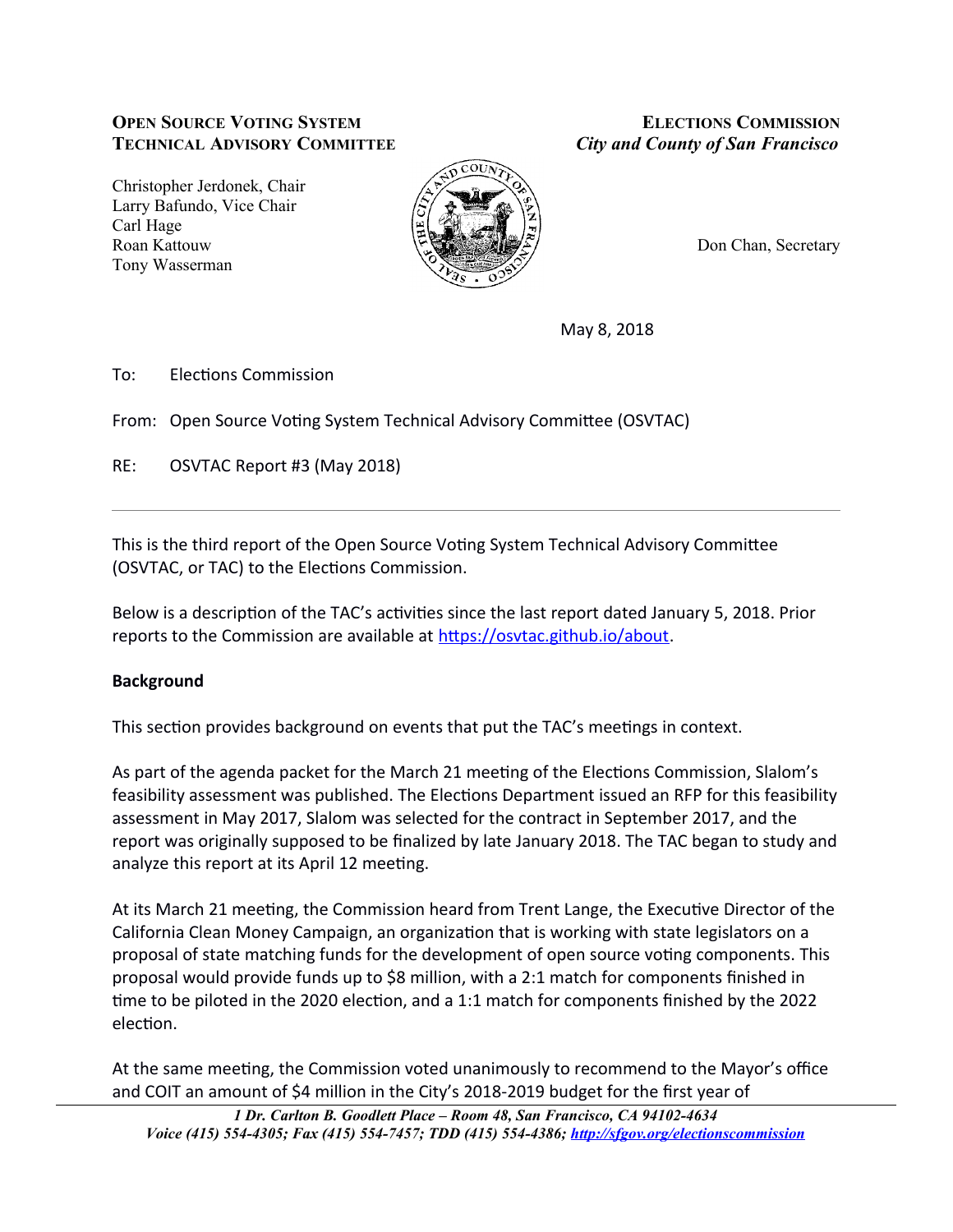development of an open source voting system. This \$4 million amount could max out the proposed state matching funds, for a total of \$12 million.

On April 1, the San Francisco Examiner reported on the Commission's budget request and the state matching funds proposal<sup>[1](#page-1-0)</sup>. On April 5, the Examiner reported that Supervisor Malia Cohen, the budget chair of the Board of Supervisors, wrote a letter to the Governor and state legislators in support of the matching funds proposal<sup>[2](#page-1-1)</sup>.

# **Meetings**

Since its last report, the TAC has had four meetings, all of which were held at 6:00pm at City Hall in Room 421:

- Thursday, January  $18$
- Thursday, February 8
- Thursday, March 8
- Thursday, April 12

The minutes for these and all previous meetings can be found at https://osvtac.github.io/pastmeetings.

## **Funding recommendation**

At its March 8 meeting, the TAC voted unanimously to make recommendations<sup>[3](#page-1-2)</sup> to the Mayor in light of the ongoing budget process. It recommended funds be budgeted for a project lead position at the Department of Elections, and for the development of the first phase of the project. The recommendation letter identifies five components that the TAC recommends be developed first. Together, these components would allow all vote-by-mail ballots to be scanned, tabulated and audited using only open source software. If the November 2016 election, more than 63% of all ballots were vote-by-mail ballots, so this would allow more than half of all ballots to be processed by open source software, with very low hardware and training requirements compared to a full system roll-out.

On March 21, 2018, the Elections Commission voted unanimously to support the TAC's recommendation letter and, as noted above, to request \$4 million in funding in the next budget.

On April 1, the Examiner article mentioned above reported:

*"The Elections Commission also approved the Open Source Voting System Technical* Advisory Committee's recommendations. The committee envisions a phased-in approach *for rolling out an open-source voting system, beginning with the components related to* 

<span id="page-1-0"></span><sup>1</sup><http://www.sfexaminer.com/open-source-voting-sf-may-require-match-state-local-funds/>

<span id="page-1-1"></span><sup>2</sup> <http://www.sfexaminer.com/state-funding-proposal-open-source-voting-gains-support/>

<span id="page-1-2"></span><sup>3</sup> [http://sfgov.org/electionscommission/sites/default/files/Documents/meetings/2018/2018-03-21](http://sfgov.org/electionscommission/sites/default/files/Documents/meetings/2018/2018-03-21-commission/OSVTAC_Recommendation_re_Funding_March_19_2018.pdf) [commission/OSVTAC\\_Recommendation\\_re\\_Funding\\_March\\_19\\_2018.pdf](http://sfgov.org/electionscommission/sites/default/files/Documents/meetings/2018/2018-03-21-commission/OSVTAC_Recommendation_re_Funding_March_19_2018.pdf)